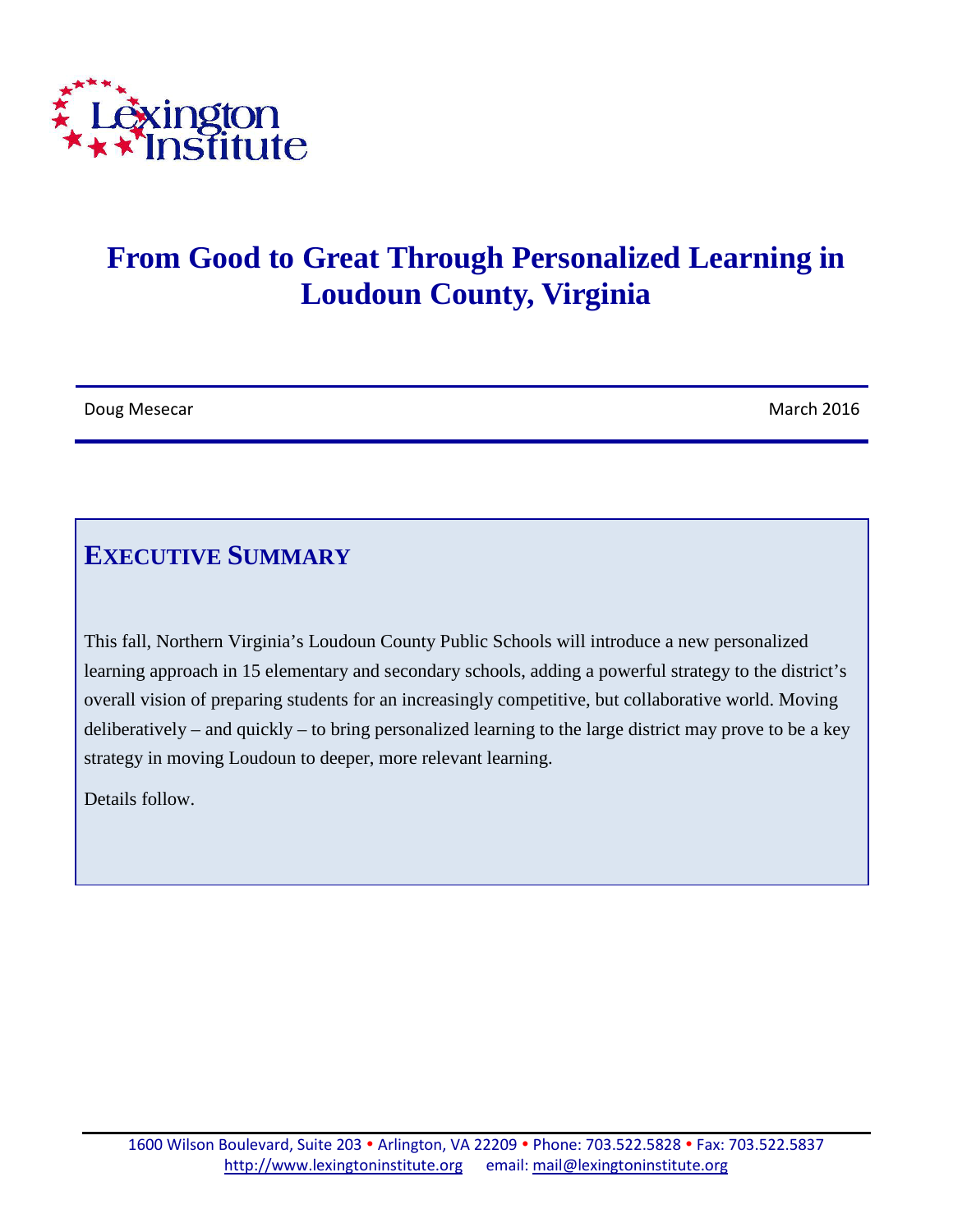### **FROM A FEAR OF CHANGE TO A FEAR OF NOT CHANGING**

Is personalized learning needed in a large, successful, suburban school district?

To some, leading Loudoun County Public Schools<sup>[1](#page-7-0)</sup> might seem like an ideal situation to maintain the status quo, to not rock the boat.

Loudoun County, located in bucolic northern Virginia just outside Washington, DC, has been consistently ranked as one of the wealthiest counties in the nation. The biggest challenge facing Loudoun County schools would appear to be the explosive population growth in the county, which has doubled since 2000. The school system has been building multiple schools every year to keep pace. But for two innovative educational leaders who came to Loudoun in the last two years, just maintaining consistently good academic performance and coping with growth was not enough. Dr. Eric Williams, who became superintendent of Loudoun County Public Schools (LCPS) in 2014, and Cindy Ambrose, the new Assistant Superintendent for Instruction, realized they had an even more difficult challenge than growth: how to deepen and enrich student learning beyond producing strong summative assessment results.



Students at CS Monroe Tech Center's Health and Medical Science Program combine projectbased learning and personalized blended learning.

To be sure, sustaining academic quality in a rapidly growing, 75,000-plus student school district is no easy feat. A great deal of effort and innovation goes into continuing to meet the lofty expectations of Loudoun parents, who have grown used to the district's consistent 80-90% proficiency rates on Virginia's Standards of Learning exams. Though achievement gaps remain, LCPS consistently ranks near the top of all Virginia districts on traditional measures of school performance.

It is rare for a district's board to be unsatisfied with such a successful status quo, but they wanted more for Loudoun students, which is why they brought in Williams, who then found Ambrose.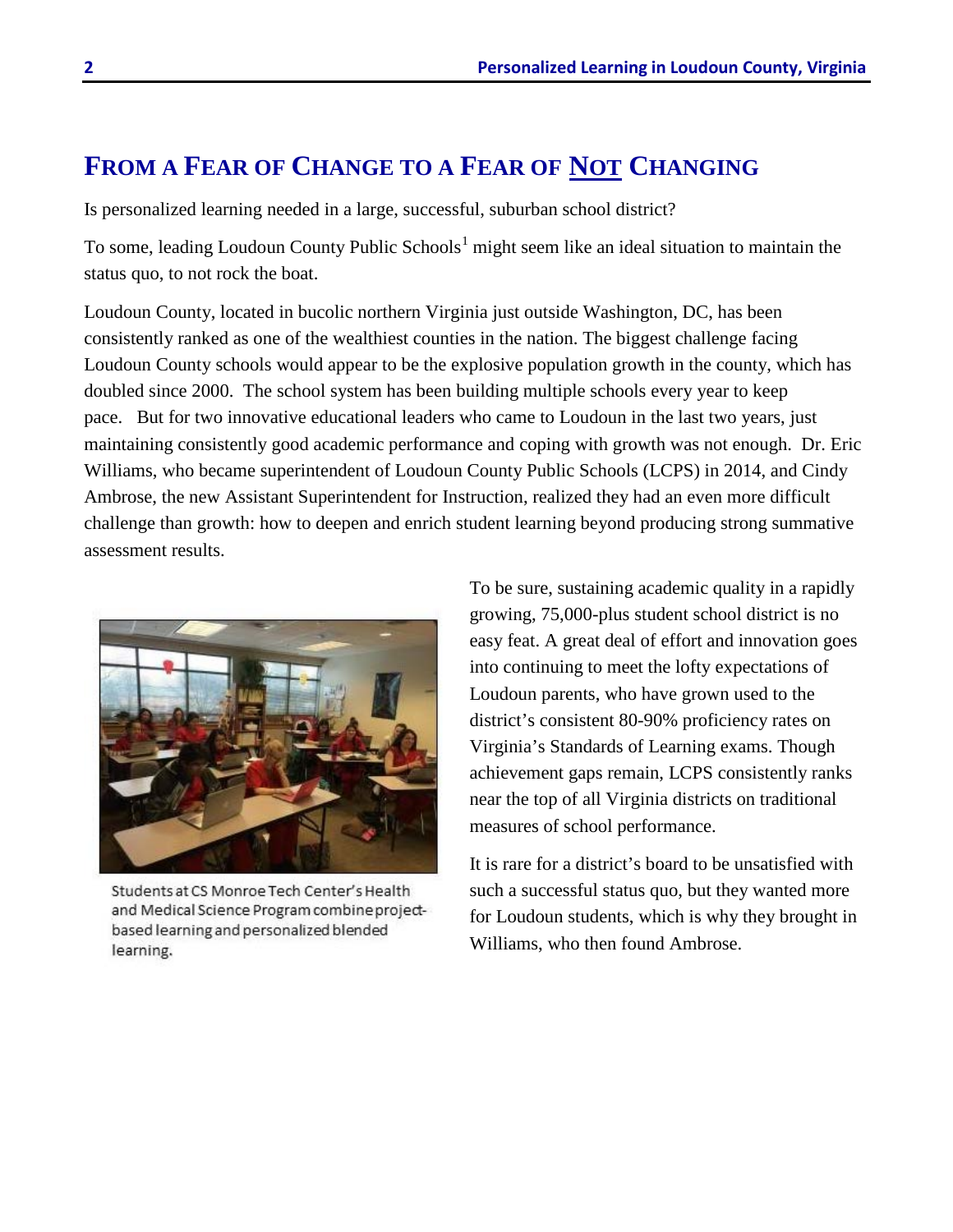#### **GOING DEEPER THAN TEST SCORES**

Dr. Williams and Ms. Ambrose quickly understood there were missing elements in Loudoun's educational approach, most prominently that:

- there should be more joy in teaching and learning;
- students needed to go beyond mastering content for state assessments and be involved in creating content and solutions to address real-world problems; and
- the system needed to be focused on personalizing learning for students to truly own their learning in order to prepare them for the future.

As James Collins, author of the influential book *Good to Great* wrote: "Good is the enemy of great. And that is one of the key reasons why we have so little that becomes great. We don't have great schools, principally because we have good schools…"

Williams and Ambrose agree, as do the school board and an increasing number of teachers, students and parents, that something more was needed, or Loudoun would not sustain its strong results and continue to graduate educationally or vocationally prepared students.

"When I ask students, parents, educators what they want from a graduate, the first answer isn't about memorized facts, but that they can think and solve problems, that they can communicate and contribute," said Dr. Williams on public radio's Kojo Nnamdi show last year. He and the school board developed a strategic plan, which has as a first goal producing this type of graduate by using the One to the World framework, project-based learning, and personalized learning.

Dr. Williams started with a compelling and comprehensive strategy called One to the World<sup>[2](#page-7-1)</sup> (OttW):

The four elements of OttW learning experiences provide an instructional framework to support the district's mission of empowering all students to make meaningful contributions to the world through solving authentic, challenging problems, create public products, and connect with the world to make meaningful contributions. By connecting students globally, OttW will foster student mastery of the content and competencies of the curriculum. It is an instructional approach that leverages technology with a clear vision for how it can support teaching and learning.

Williams had a strong track record of using technology in the service of pedagogical improvement as the former superintendent of York County schools in Virginia, his previous posting. "Technology can improve the quality and amplify the impact of student work," believes Dr. Williams. Bringing that experience to Loudoun has led to a blossoming of technology use – from the developing OttW implementation to other efforts like: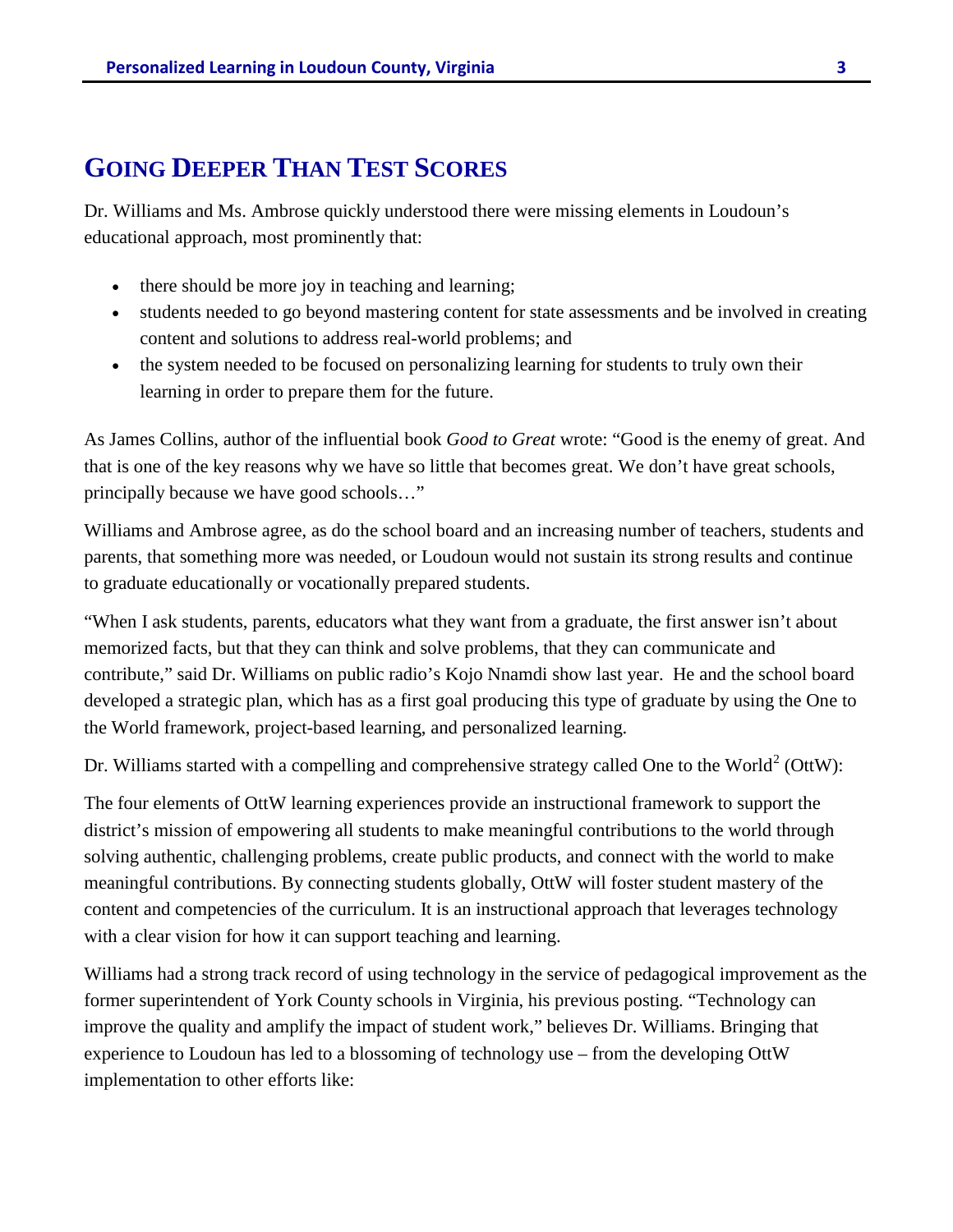- Virtual Instruction Student Innovative Organizational Network (VISION) is an in-house repository of courses, online resources and interactive curriculum (LCPS's own digital learning management system) that also hosts Virtual Loudoun,<sup>[3](#page-7-2)</sup> which offers online courses to secondary students.
- Loudoun Creates $4$  is a systematic effort to move students from consumers to creators of digital content. Student digital content is published and publicly available through a video channel.<sup>[5](#page-7-4)</sup>



No transformative change would be possible, of course, without Loudoun's educators embracing change and being supported through it. To do this, LCPS is creating cross-functional teams to work through the change together, designing key processes of implementation and support, and harnessing the collective wisdom of the organization to iterate, while setting high standards and continuously improving.

# **INCREMENTAL INNOVATION**

Discontinuities can create opportunities that become the catalyst for incremental innovation, driving the need for change.

One of the most successful and recent examples of incremental innovation may be the iPhone. While "smartphones" already existed, it was the incremental innovations of a larger touchscreen, the app store, an improved overall experience, and other enhancements that helped enabled the iPhone to be the first in making smartphones mainstream. In many ways, this is analogous to the introduction of personalized learning in Loudoun.

Enter Cindy Ambrose, who came to Loudoun as Assistant Superintendent of Instruction from Horry County, SC, a widely recognized district successfully personalizing learning. As Chief Academic Officer for the Horry County Schools, she led a Personalized Digital Learning<sup>[6](#page-7-5)</sup> (PDL) initiative to "transform teaching and learning by immersing all students in rich, authentic, relevant, personalized digital learning experiences that lead to college and career readiness and enable deeper learning across the disciplines."

To launch Horry County's adoption of its personalized learning model, Ambrose brought in Education Elements, $\frac{7}{1}$  $\frac{7}{1}$  $\frac{7}{1}$  a national leader in designing and implementing personalized learning programs. They started with readiness assessments of school leadership teams, then evaluated the schools' infrastructure, teacher collaboration, and other elements important to the success of Horry's initiative.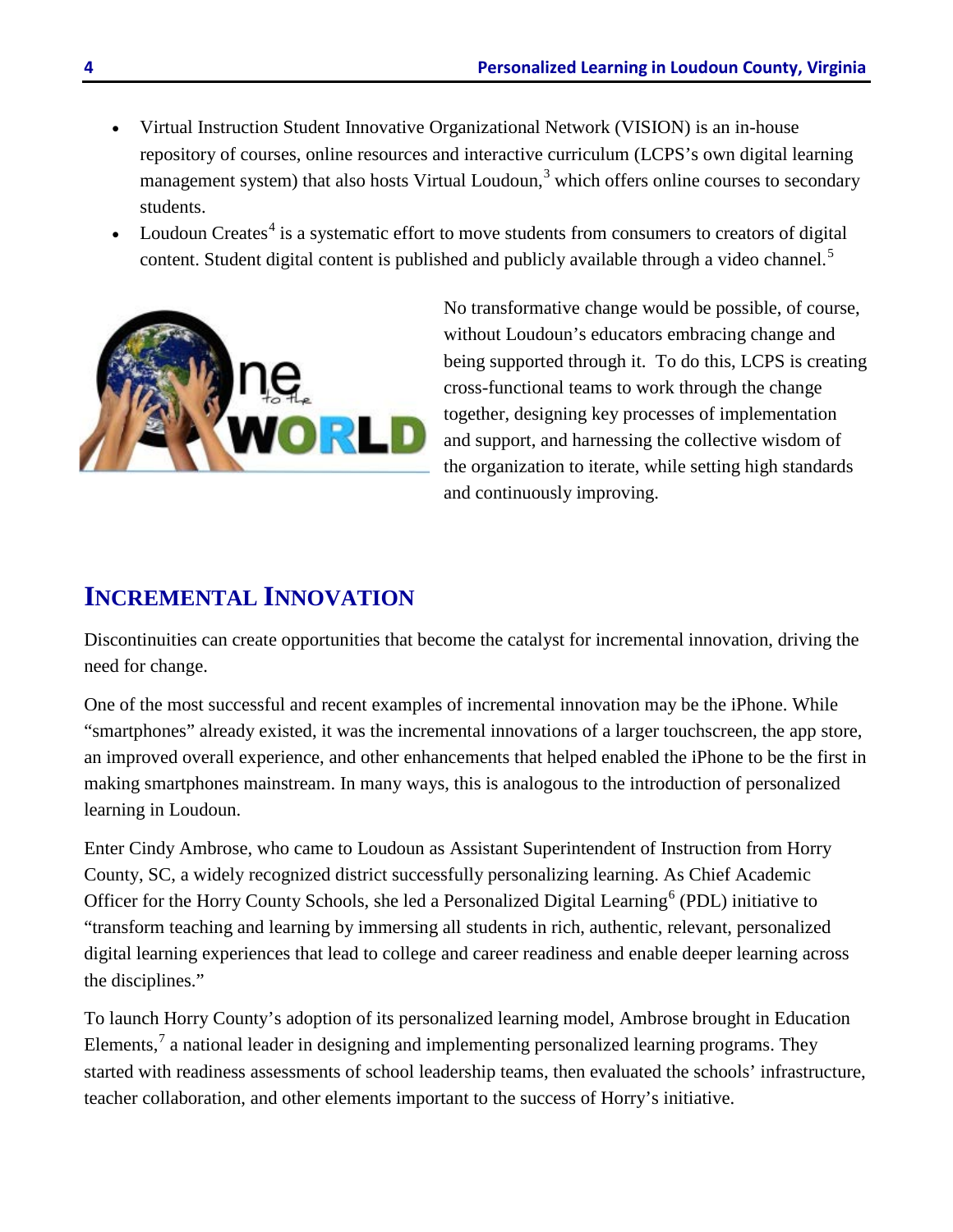In Loudoun, Williams and Ambrose are engaging Education Elements to support the phased implementation to personalized learning, a transition the firm has led in the Middletown, NY public schools<sup>[8](#page-7-7)</sup> along with many of the nation's other, most successful personalized learning school districts.

In partnership with Education Elements, Loudoun recently completed an application process whereby

schools answered comprehensive questions about why they wanted to participate in personalized learning. The application addressed the capacity and role of school leadership and staff to implement personalized learning, how personalized learning fits into the district's and school's existing initiatives, any experience the school already had with personalized and blended learning, and how personalized learning could help the school meets its unique challenges and opportunities.

*"School Board members were very explicit about their interest in taking the district to the next level when they hired me."*

*Superintendent Eric Williams*

As a result of this thorough process, Loudoun selected 15 schools – 10 elementary, 5 middle – to start personalized blended learning in the fall of 2016. In addition, two high schools were selected to begin readiness work for a personalized learning launch in the Fall of 2017. This opt-in, phased approach creates demand and ownership – critical elements in a district that is undergoing change but in which not all may believe they need to change.

Loudoun will use what Williams calls a "'student driver' approach, where students are behind the wheel of using digital tools as part of their learning, but with guidance and direction from teachers on appropriate and effective use of those tools." This crucial insight is one that has driven the leaders of LCPS to approach this transition with a broad field of vision of invigorating their instructional program.

Another critical element is the support being provided to teachers and other staff to make the transition to personalized learning. This is no small task in such a large system. A first step is refining how the district is organized to do the work. LCPS is adapting the Baldrige Excellence Framework<sup>[9](#page-7-8)</sup> to guide the district in:

- deployment (introduction of methods and processes);
- learning (feedback loops and leading indicator data); and
- integration (methods and processes throughout the organization).

Within this framework, LCPS is implementing a professional learning approach to support capacity building and continuous improvement for its educators. Next, the district is looking at how its existing Technology Resource Teachers can support personalized learning, as well as reconfiguring district staffing to move resources closer to teachers by bringing more reading and math instructional coaches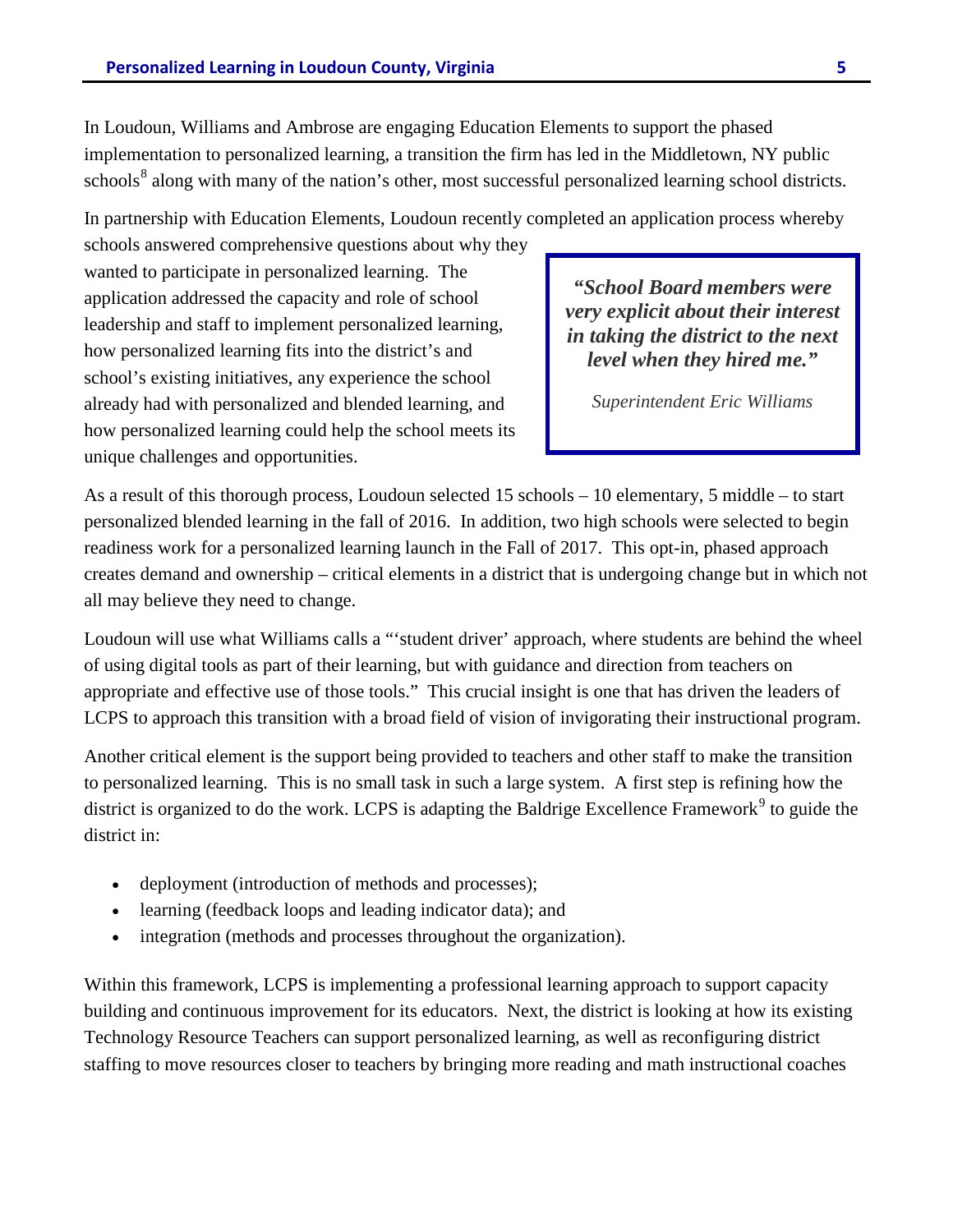into schools. These efforts – systems thinking and resource reallocation – will be essential in supporting teachers in the transition to personalized learning.



LCPS students learning to code Ozobots. (Source: Leslie Gibson, Twitter, 3/8/16)

Education Elements will also assist Loudoun in selecting supplemental digital content and tools, as well as leading robust and sustained professional development to support leader and teacher success with personalized learning. This support starts with multiple days of foundational and design workshops, readiness assessments, and trainings. It continues over the course of the launch year to support and refine implementation both virtually and in-person.

Loudoun also aims to be more effective with data to drive personalized learning. Although the district is starting to use data to identify intervention needs through its own home-grown system, Loudoun will look to develop its use of dashboards and meaningful, real-time data through well-

articulated differentiation and intervention, adaptive digital content, and in the design, delivery, and iteration its project-based learning approach through One to the World.

Of particular note is that this initiative is being paid for out of existing budget line items; creative budgeting and efficient use of resources is necessary as the district moves to expand full-day kindergarten and cope with the continued capital costs driven by growth. This is a critically important factor for other districts looking to go personalized: it can be done with smart and strategic resource reallocations rather than requiring significant new investment.

# **PROJECT-BASED LEARNING & PERSONALIZED LEARNING**

Loudoun's OttW strategy employs project-based learning as one powerful means of engaging students. Another means is the coming introduction of personalized learning that leverages technology to enable students to master significant content via small group instruction with the teacher, as well as adaptive digital content that personalizes the instruction to meet individual student needs.

The pedagogical hierarchy progresses from using digital content to provide the basic level of understanding and retention of knowledge, to teacher-directed application and analysis of content, to group and project-based learning to evaluate and create. In this way, full spectrum teaching and learning is addressed in a coherent and seamless way, while incorporating effective differentiation to address students falling behind or ready to move forward more quickly.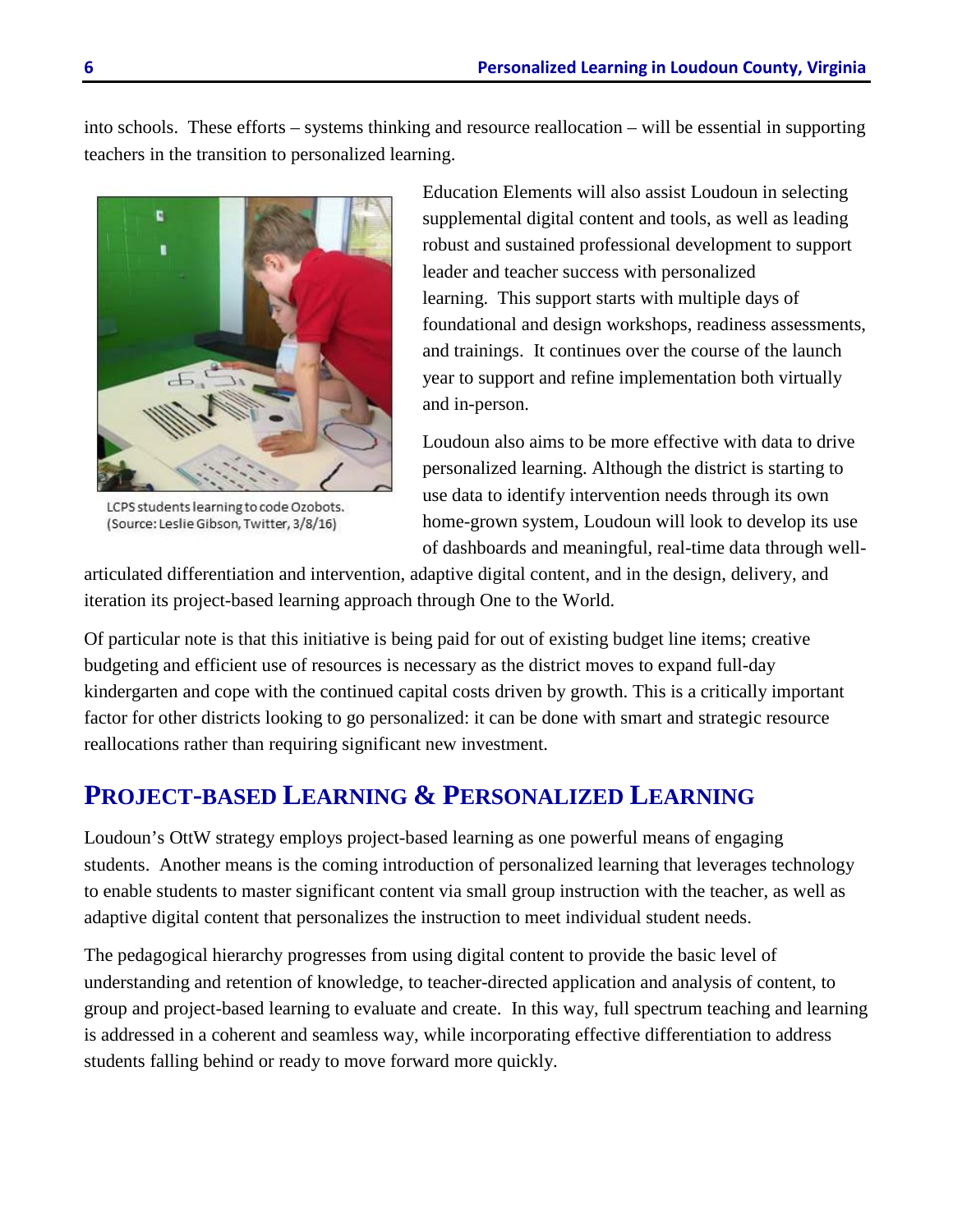One to the World will integrate technology to connect students with valuable tools and information, with others with whom they collaborate, and with audiences beyond the teacher.

The district will continue to purchase devices for student use. This will include a combination of desktop computers, laptops,and tablets. The district currently has an average ratio of one device for every three and a half students, and also plans to implement a Bring-Your-Own-Technology (BYOT) initiative, allowing students at participating schools to bring personally owned electronic devices to school for learning.

Loudoun's philosophy is that learning increases when students become content producers and share their understanding with the world. They must sort, classify, and organize content to find the best way to "teach" it to others. It is anticipated that this will lead to increased student motivation as they are given a voice and are asked to reach an audience beyond the classroom.

Finally, Williams questions the need for rigid grade level expectations. When it comes to innovation, he advocates for more than just digital technology, personalized learning, and real-world experiences. Williams wants to provide students with increased depth of learning, rather than being satisfied with students meeting grade level expectations. In short, being "on grade level" will be the beginning, not the end, of expectations and learning for students in Loudoun.

### **LARGE SCALE CHANGE AND INNOVATION**

"School Board members were very explicit about their interest in taking the district to the next level when they hired me," Dr. Williams explains. "I want to give credit to them for that because you don't always see that in high performing school divisions."

Transitioning to a personalized learning model, whether at a single school or districtwide, is a significant undertaking which requires sustained commitment. If the experiences of personalized learning leaders around the country in making such transitions offer any guidance, Loudon's decision to focus initially on 1/6th of its schools (15 schools in the 2016-17 school year), is grounded soundly.

Executing this ambitious plan successfully holds much promise for Loudoun's position as an education leader for Virginia and for the mid-Atlantic region. Stewarded by the vision and leadership of Dr. Williams, the experience of Ms. Ambrose, and the support of teachers, parents, students and the school board, it can be reasonably expected that this initial implementation will successfully grow over time, making LCPS one of the largest districts to fully implement personalized learning.